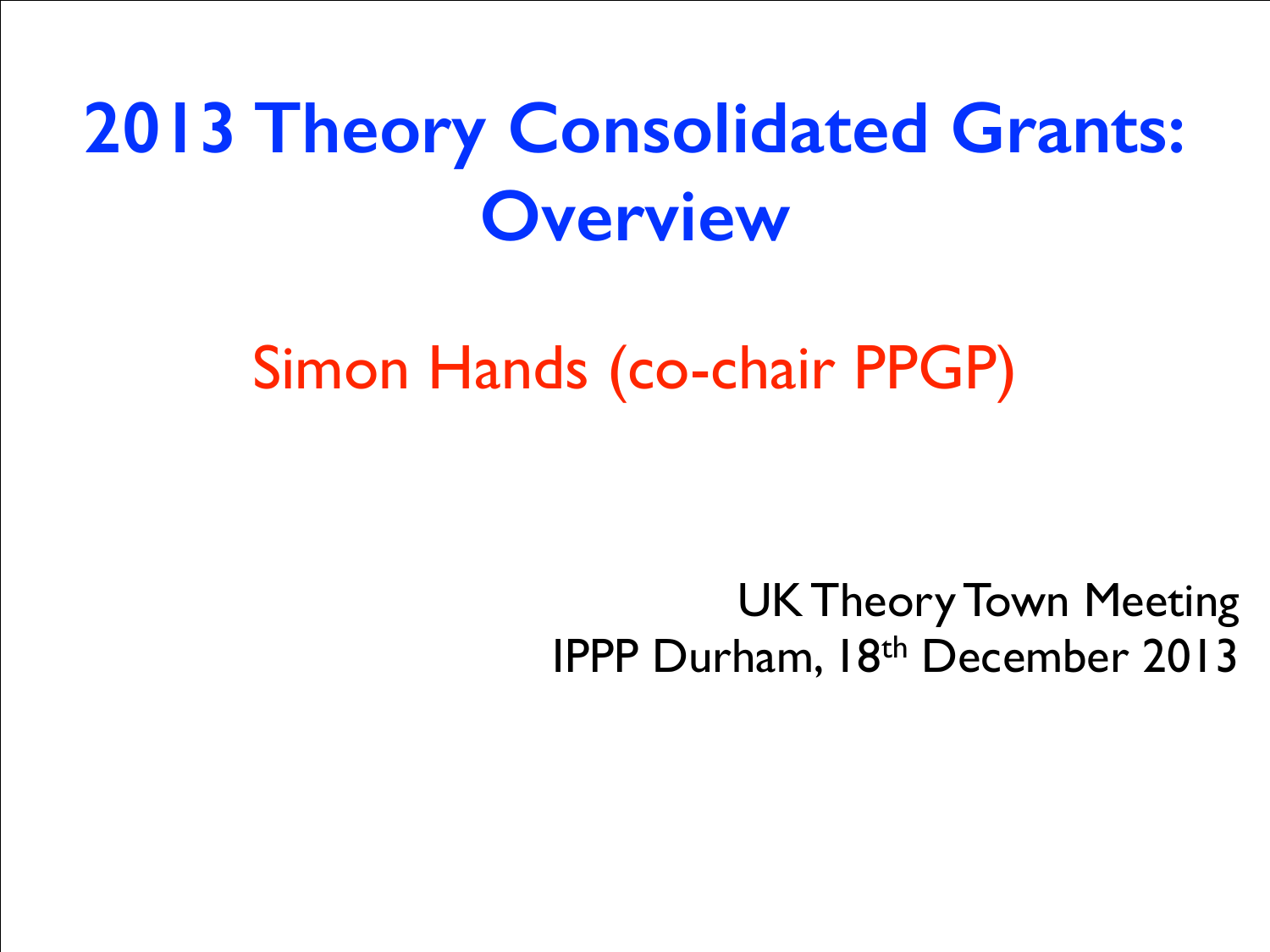#### CG13 run along very similar lines to CG11

Bidding process brought forward by 12 months to synch with PDRA hiring 2 year gap  $\Rightarrow$  strong case for continuity

A new feature: only one theory CG per university

#### **PPGP membership**

Simon Hands (Swansea, chair) Silvia Pascoli (IPPP Durham, core) Luigi Del Debbio (Edinburgh) Mark Hindmarsh (Sussex) Neil Lambert (KCL) Apostolos Pilaftsis (Manchester) Radu Tatar (Liverpool) Robert Thorne (UCL) Joel Goldstein (Bristol, exp chair) Matthew Wing (UCL, exp core)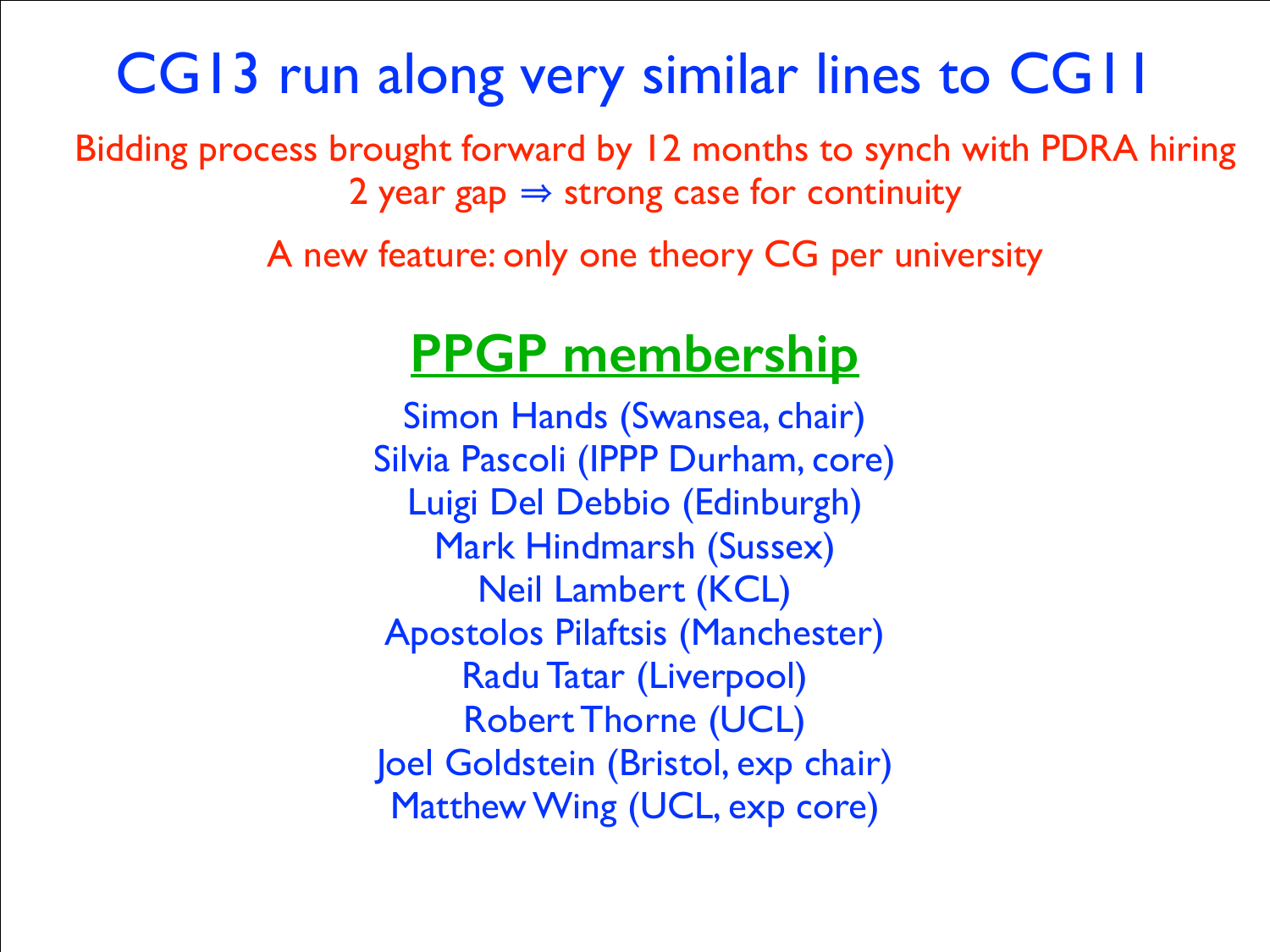#### **Consolidated Grants 2013** 17 applications from 23 institutions (5 from consortia) supporting 185 academics in 48 scientific areas 1 new group (Surrey) bid in 2013

#### Indicative Budget

|                                   | 14/15   | 15/16    | 16/17    | 17/18   |
|-----------------------------------|---------|----------|----------|---------|
| PPGP(T) grants line               | 5354    | 5530     | 5562     | 5798    |
| Committed                         | 2426    | 20       |          |         |
| <b>Conferences/New Applicants</b> | 23      | 25       | 25       | 25      |
| <b>Isaac Newton Institute</b>     | 100     | 100      | 100      | 100     |
| Available                         | 2805    | 5385     | 5437     | 5673    |
| Requested                         | 8036    | 16242    | 15817    | 8097    |
|                                   | $-5231$ | $-10857$ | $-10380$ | $-2424$ |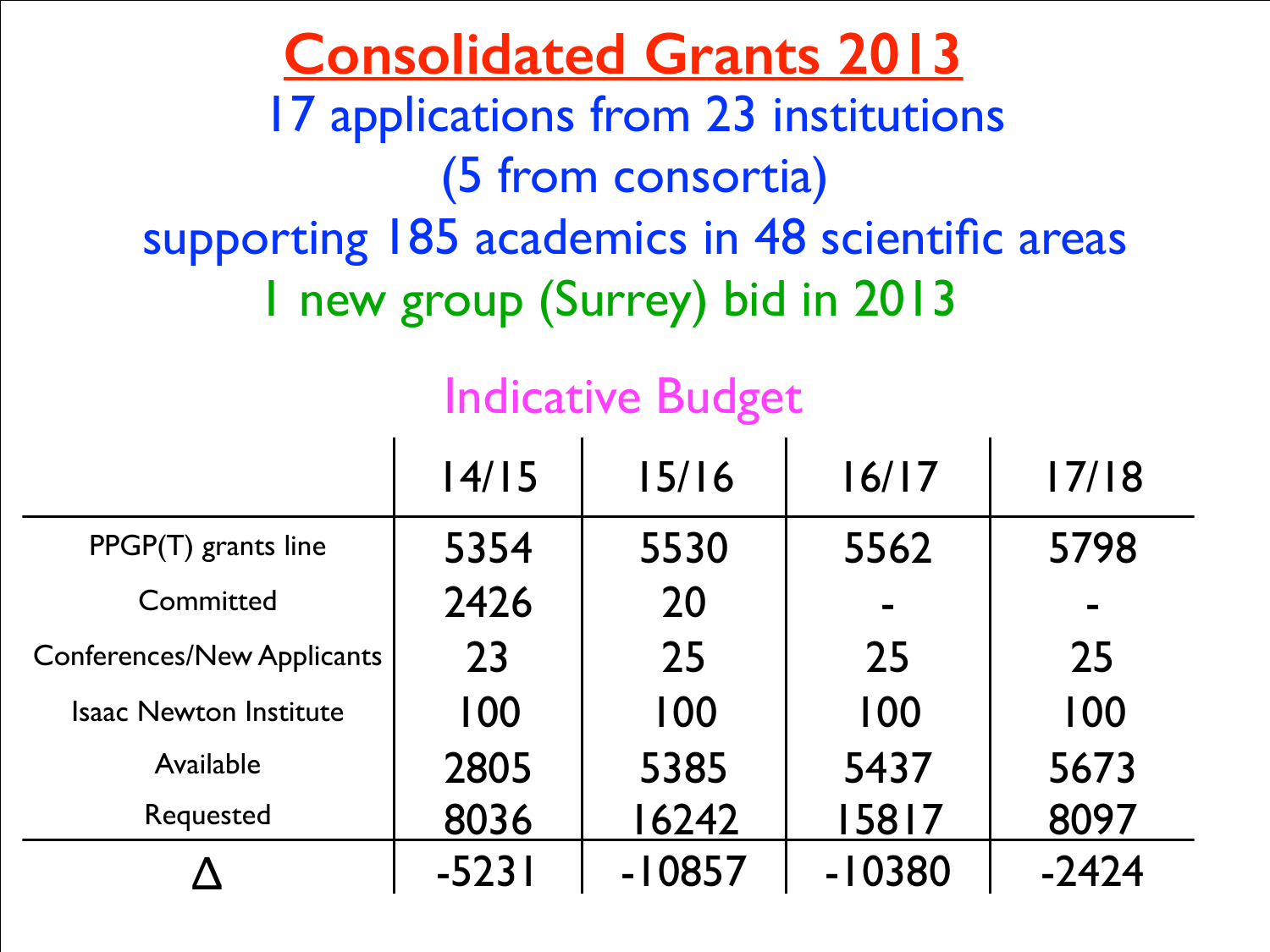# Timetable

- 12/12/12 Guidelines published
- 6/2/13 Deadline for proposals
- 2 5 /13 Referee assessment
- 5/13 Panel scoring of proposals
- 18-19/6/13 PPGP meeting
- 24/6/13 follow-up telecon
- 11/7/13 accepted by Science Board **Announcements by end of 2013?**

105 referees (UK + international) used - average of 6 per bid. Referees comment on particular scientific areas, not whole bid. Comments sent to PIs, responses considered by PPGP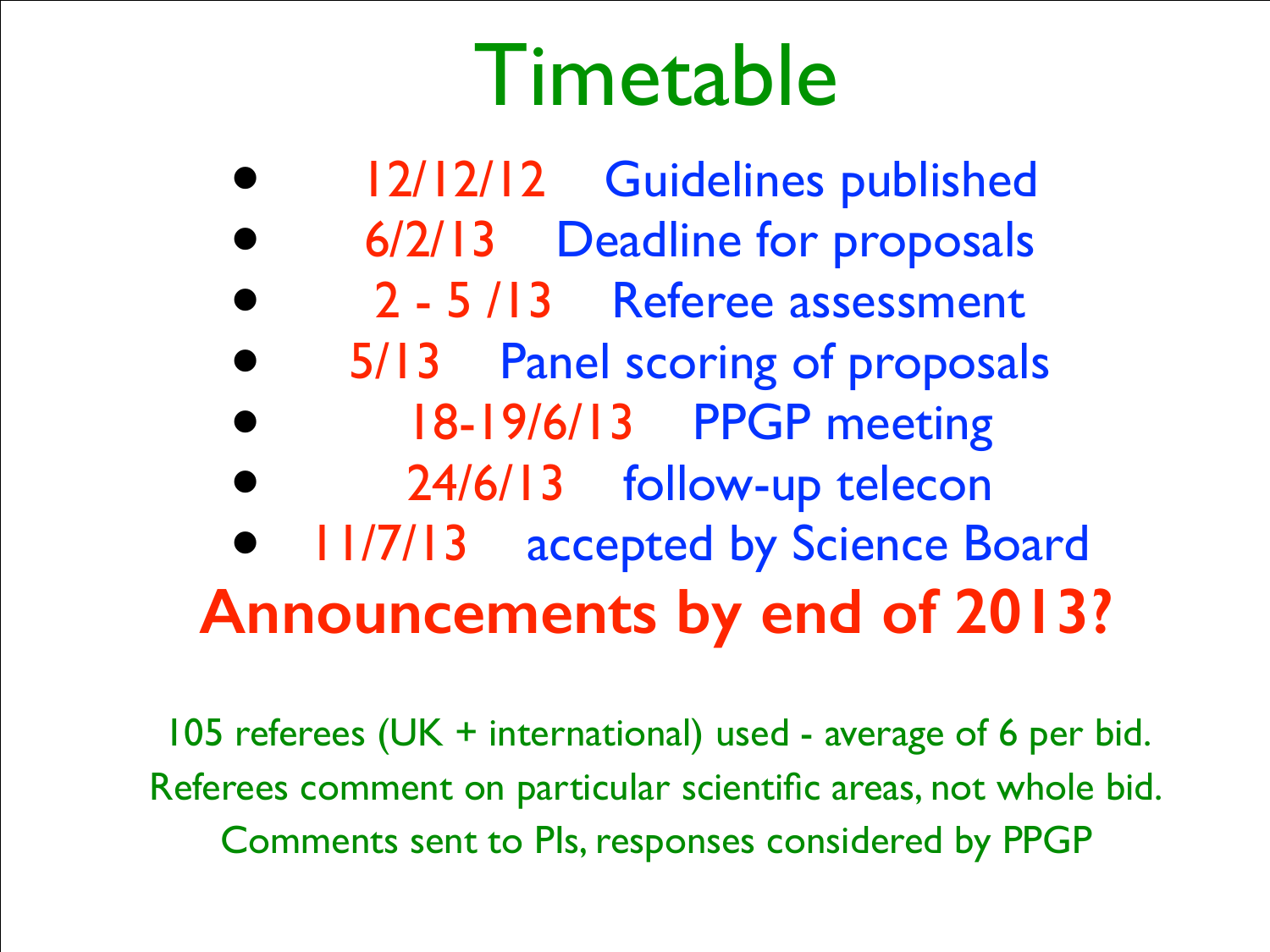### **Assessment Criteria**

| <b>Category I</b>                | <b>Category 2</b>             |
|----------------------------------|-------------------------------|
| Scientific<br><b>Excellence</b>  | Productivity                  |
| International<br>Competitiveness | Quality of<br>Leadership      |
| <b>Strategic Value</b>           | Suitability of<br>Institution |

Scores based on Category I used to perform initial ranking. Subsequent reranking at Panel meeting mainly focussed on mid-list.

No panellist scores or comments on bid from own institution.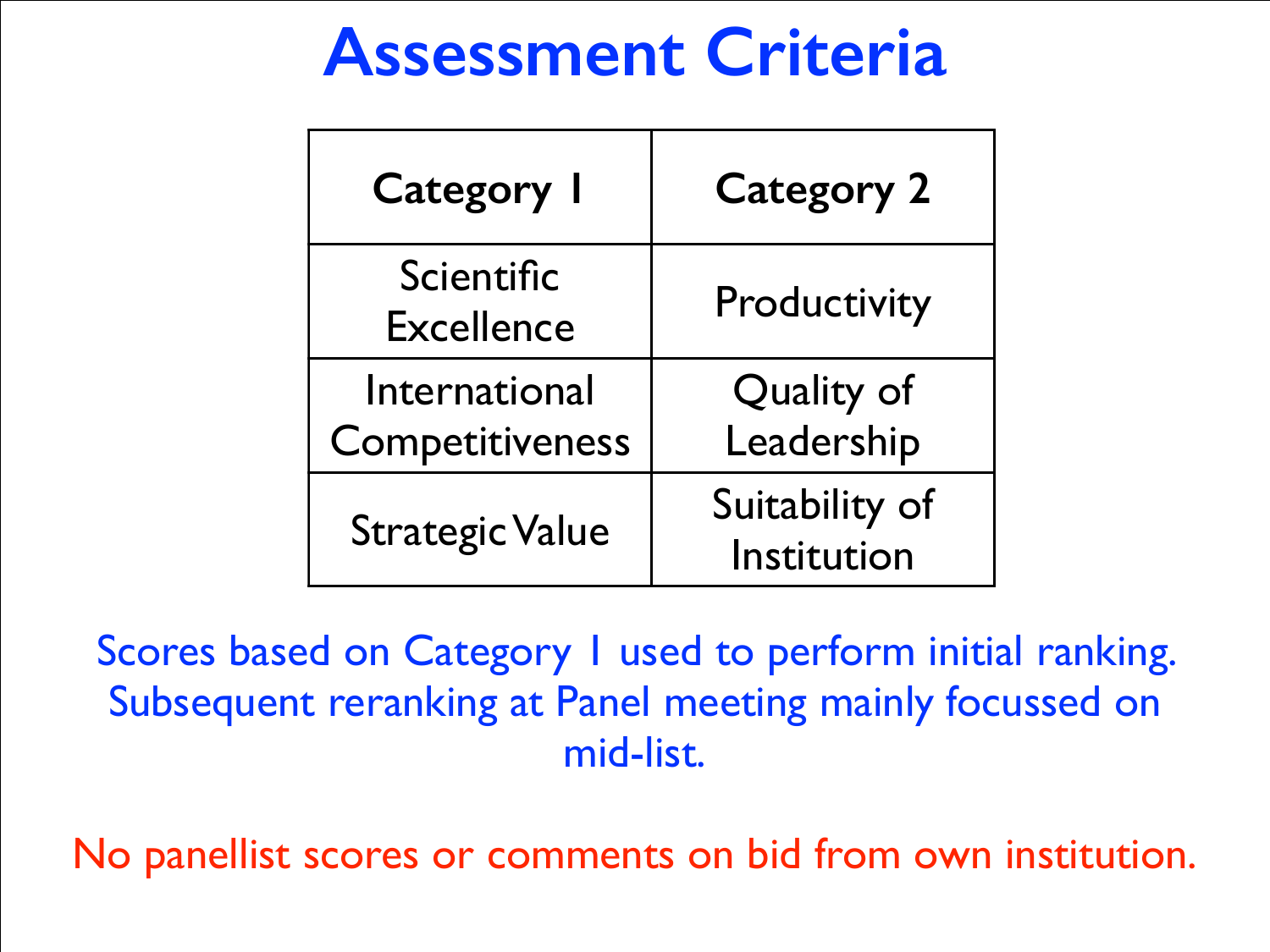## **Pathways to Impact**

PTI statements were assessed independently by specialists within STFC

Knowledge Exchange: disappointing, typically focussed on previous activity rather than looking forward. A forgivable oversight in a REF year?

Public Engagement: evidence of excellent activity. 3 outstanding PE requests recommended awards totalling £21k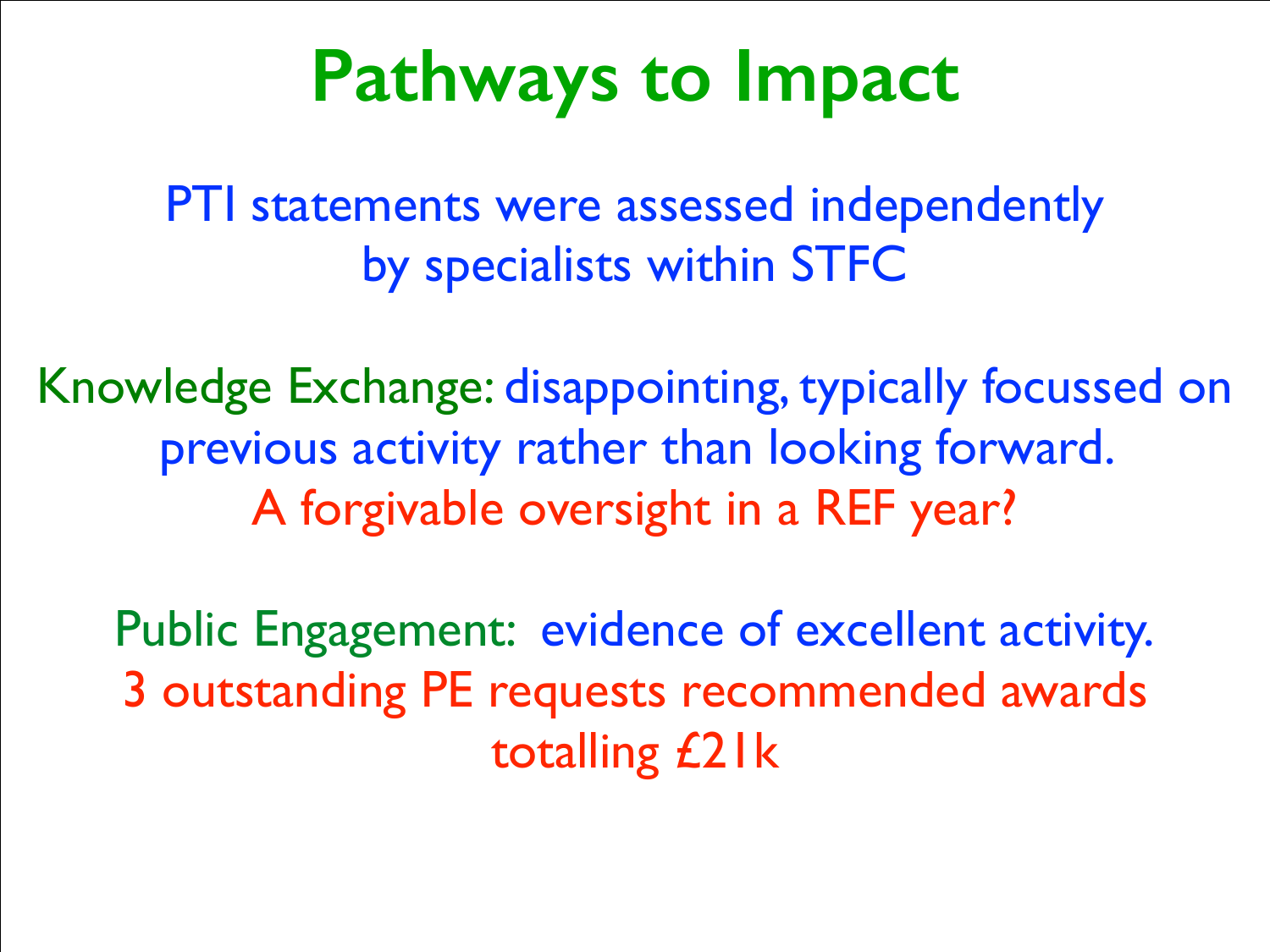#### **DiRAC HPC recurrent costs**

Recent BIS/STFC capital investment in HPC has not been matched by sustainable recurrent funding (electricity, system support…)

DiRAC recurrent costs were tensioned against rest of PPT programme in CG11

Pending Programmatic Review, DiRAC users (lattice QCD, cosmology) advised by STFC to bid for recurrent costs in CG13

Total bid  $\pounds$ 1.86M for 2014-17 (~11% of programme) revised downwards to £1.19M in consultation with DiRAC PMB, Project and Technical Directors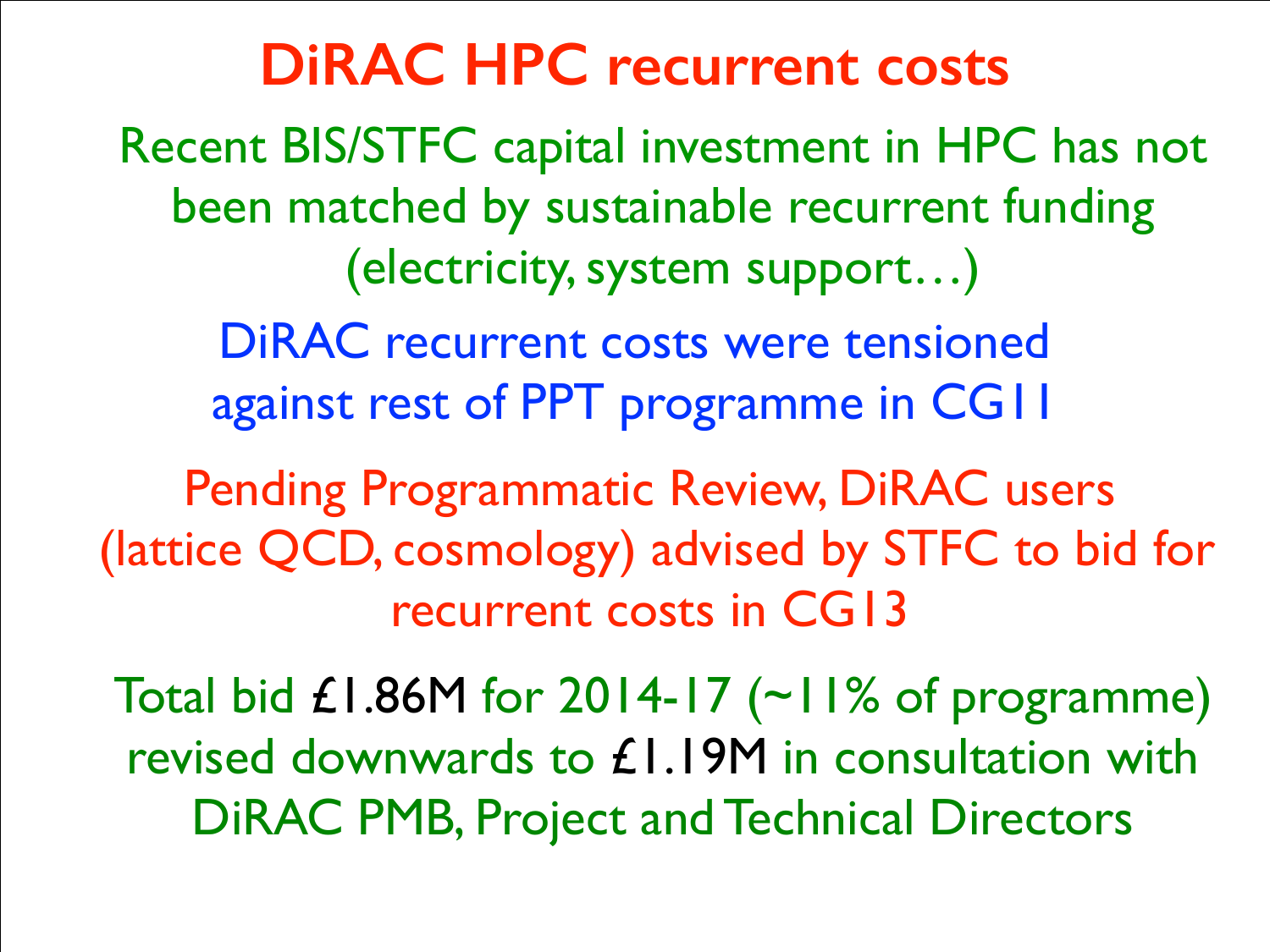#### **The Outcome**

#### Initial scan of bids yielded *optimal funding scenario*

|          | <b>PDRAs</b> | students | core FTE       | academic FTE |
|----------|--------------|----------|----------------|--------------|
| Fundable | 51.7         | $\prec$  | $\overline{1}$ | 88.6         |
| "Funded" | ~29.7        |          |                | 23.7         |

Projects recommended funding in three bands:

|             | $#$ projects | <b>PDRAs</b>  | academic<br><b>FTE</b> | max FEC |
|-------------|--------------|---------------|------------------------|---------|
| leading     | 20           | 23            | 11.7                   | 20%     |
| important   | 15           | 6.7           | 9.3                    | 15%     |
| competitive | 12           | <b>The Co</b> | 2.7                    | 10%     |
| not funded  |              |               |                        |         |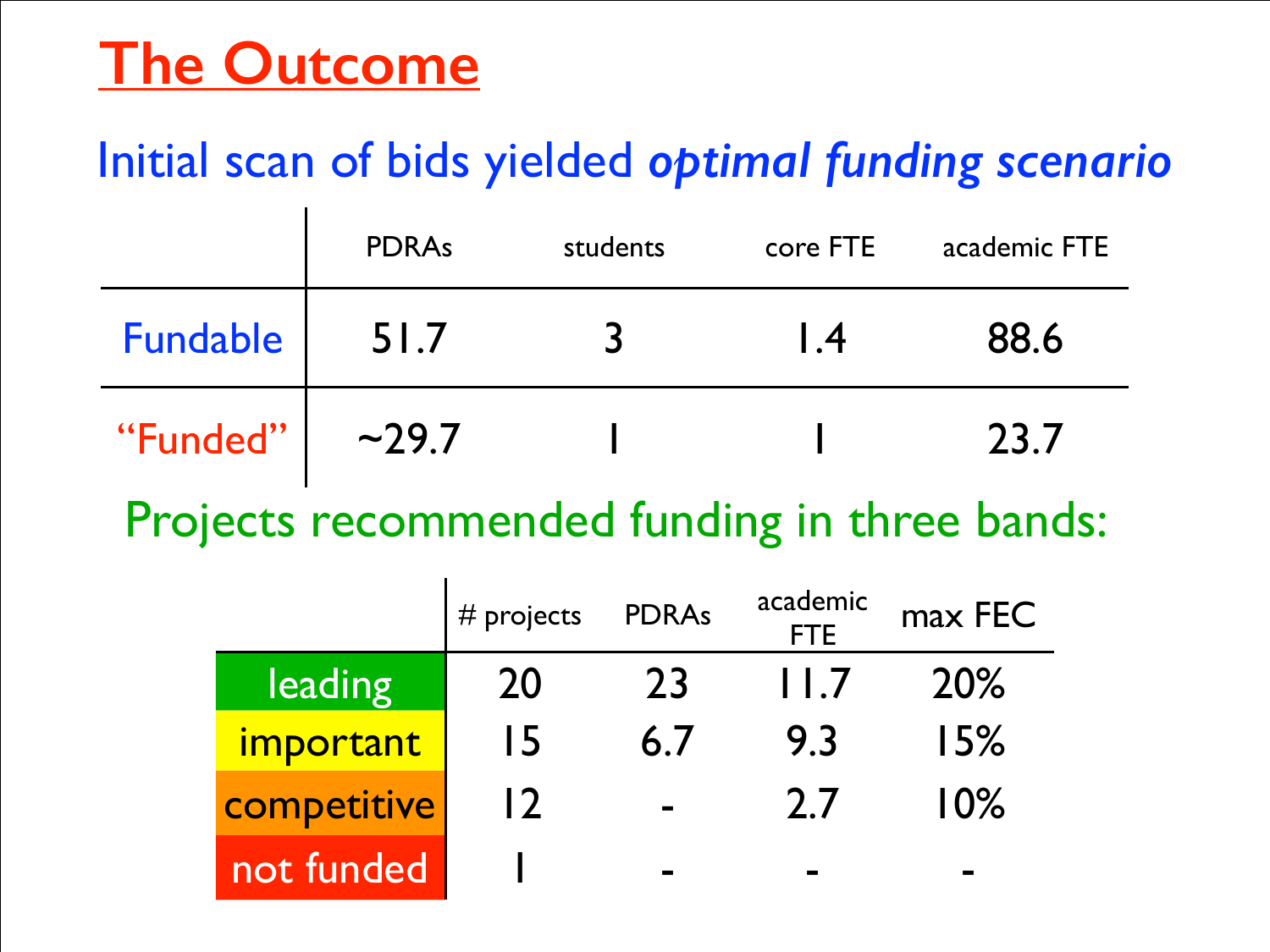#### **PDRA distribution by band…**

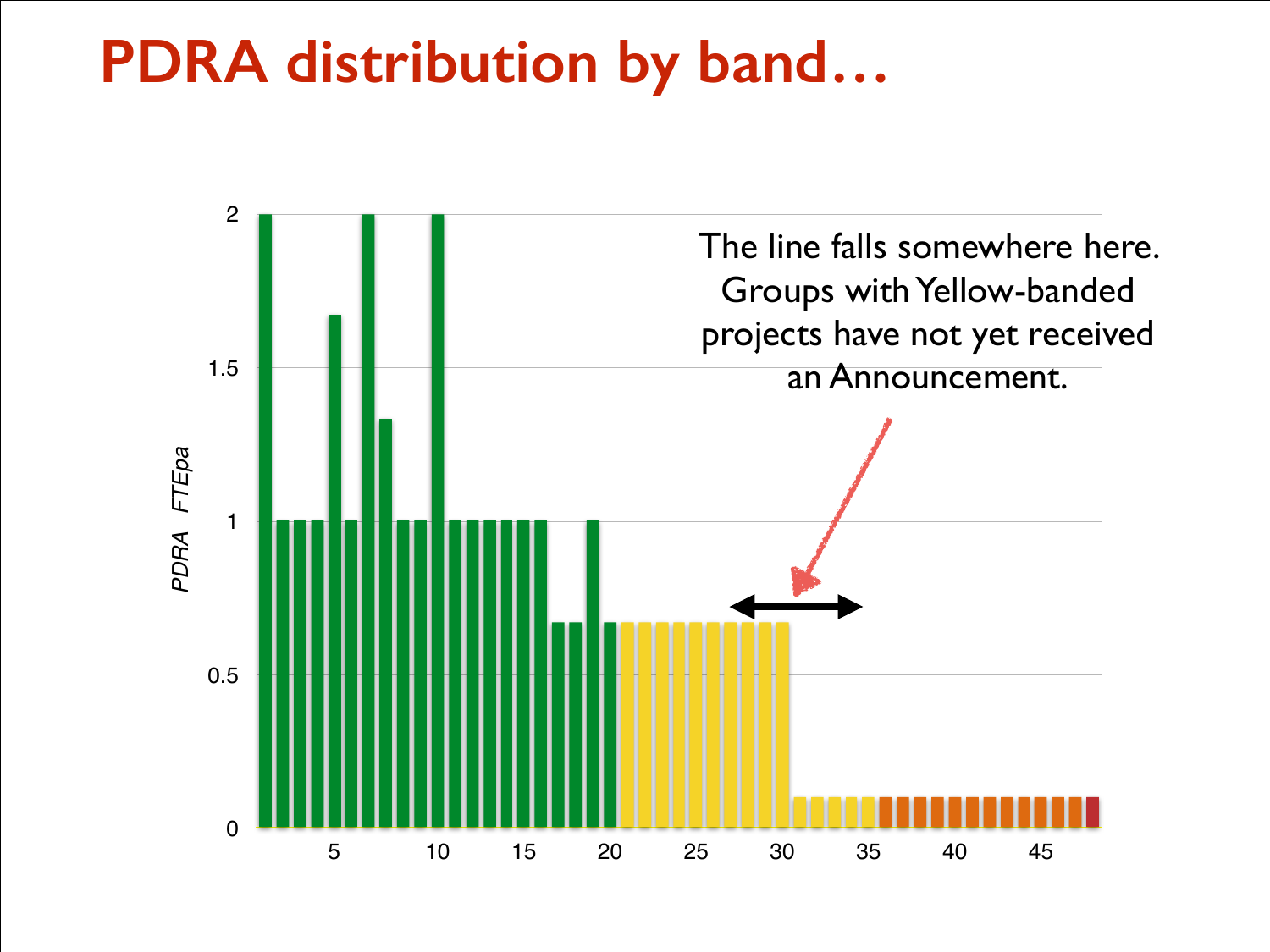#### **… and PDRA distribution by tribe**

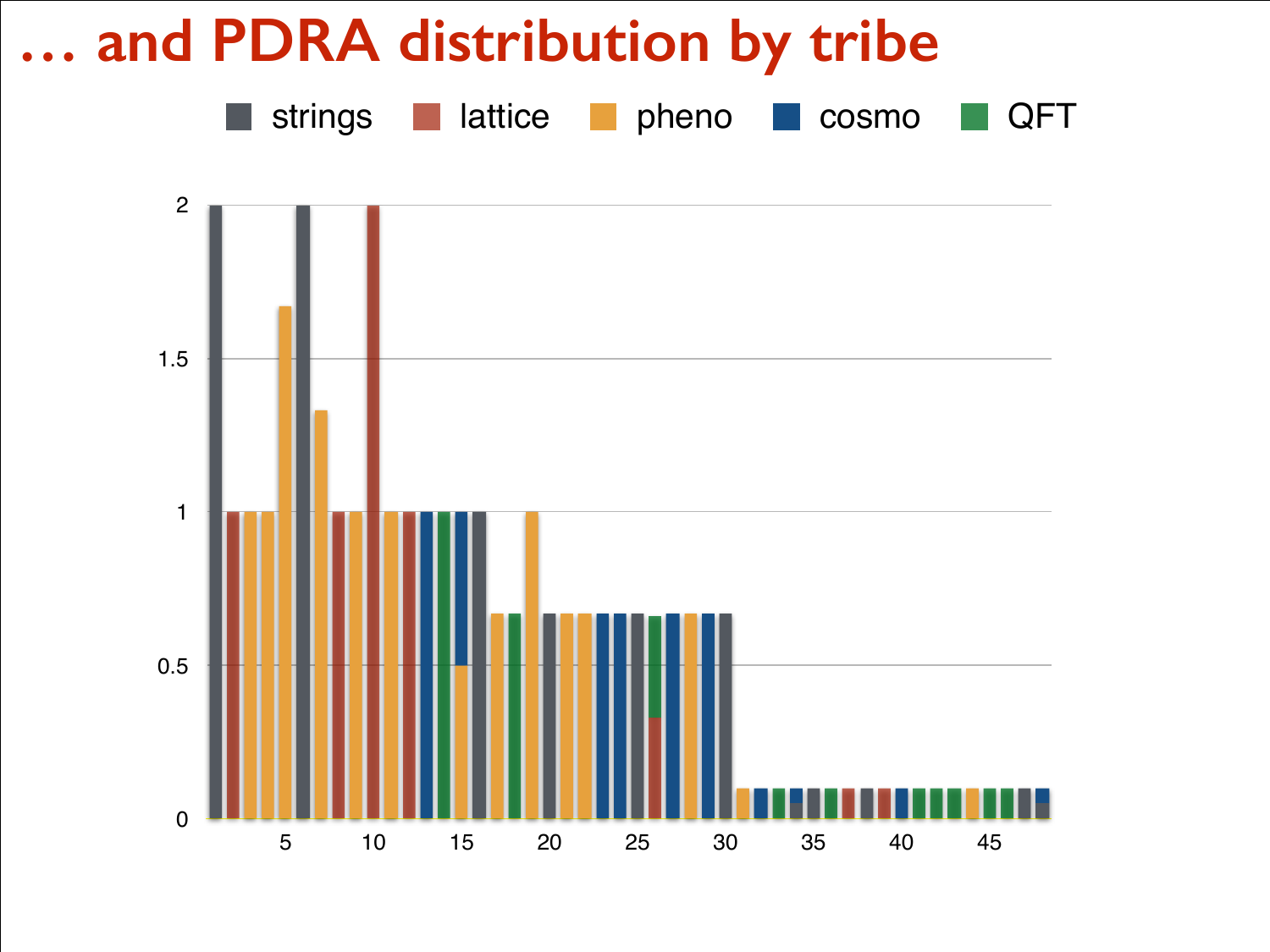

• pheno stable - onset of LHC lattice stable - onset of DiRAC • cosmo bounce - onset of Planck • decline in strings/QFT over time…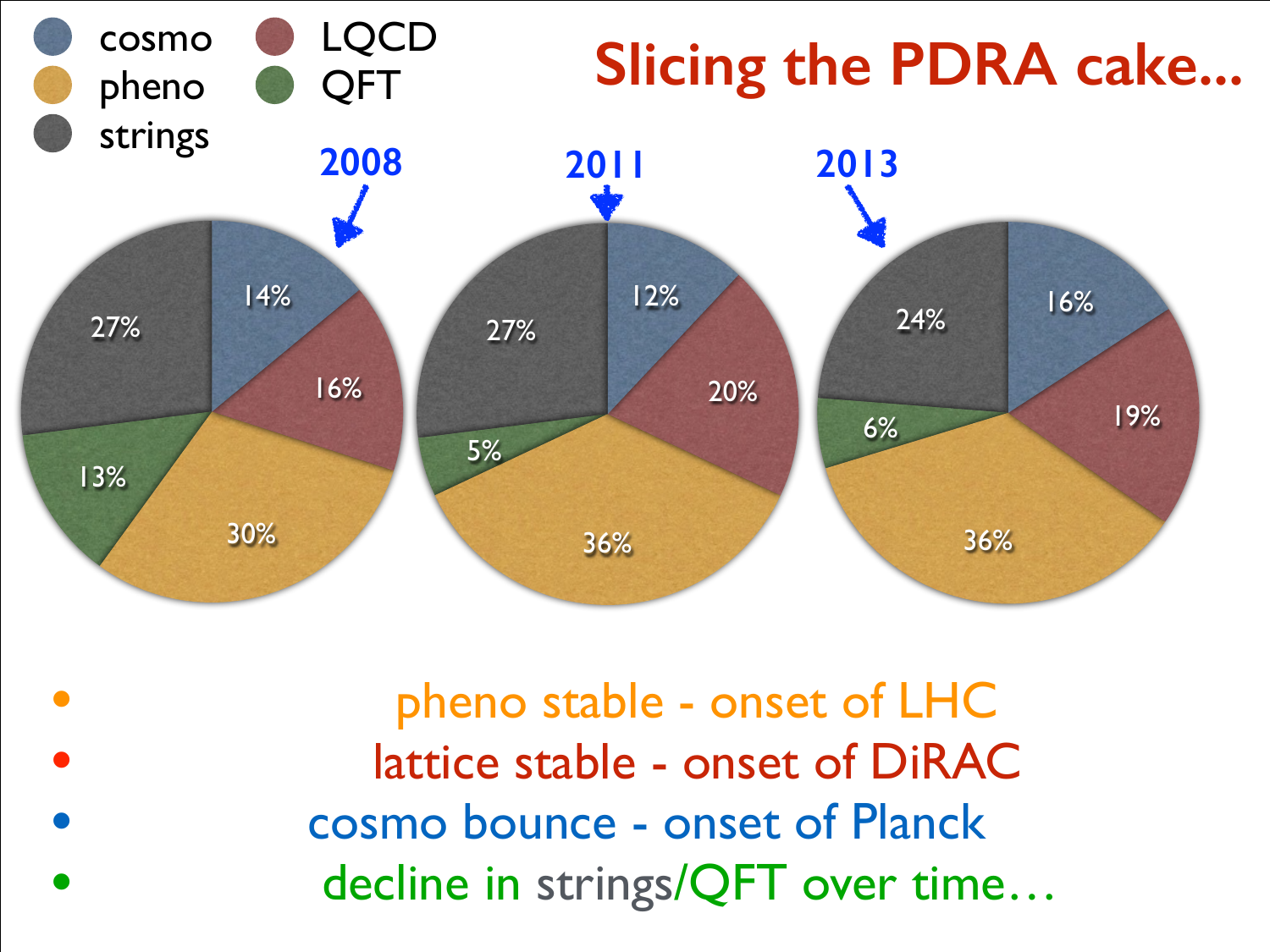### **HPC Costs**

Panel recommended funding DiRAC recurrent costs at 80% of request for Green Band projects 50% of request for Yellow/Orange Band projects This is matched by a collateral tapering of PDRA requests within relevant bids, while acknowledging the collaborative nature of HPC projects.

Recommended award is £893k over 3 years

Travel/Consumables/Support:

awards based on guideline amounts per funded researcher. Modest increase over 2011.

Recommended award is £876.5k over 3 years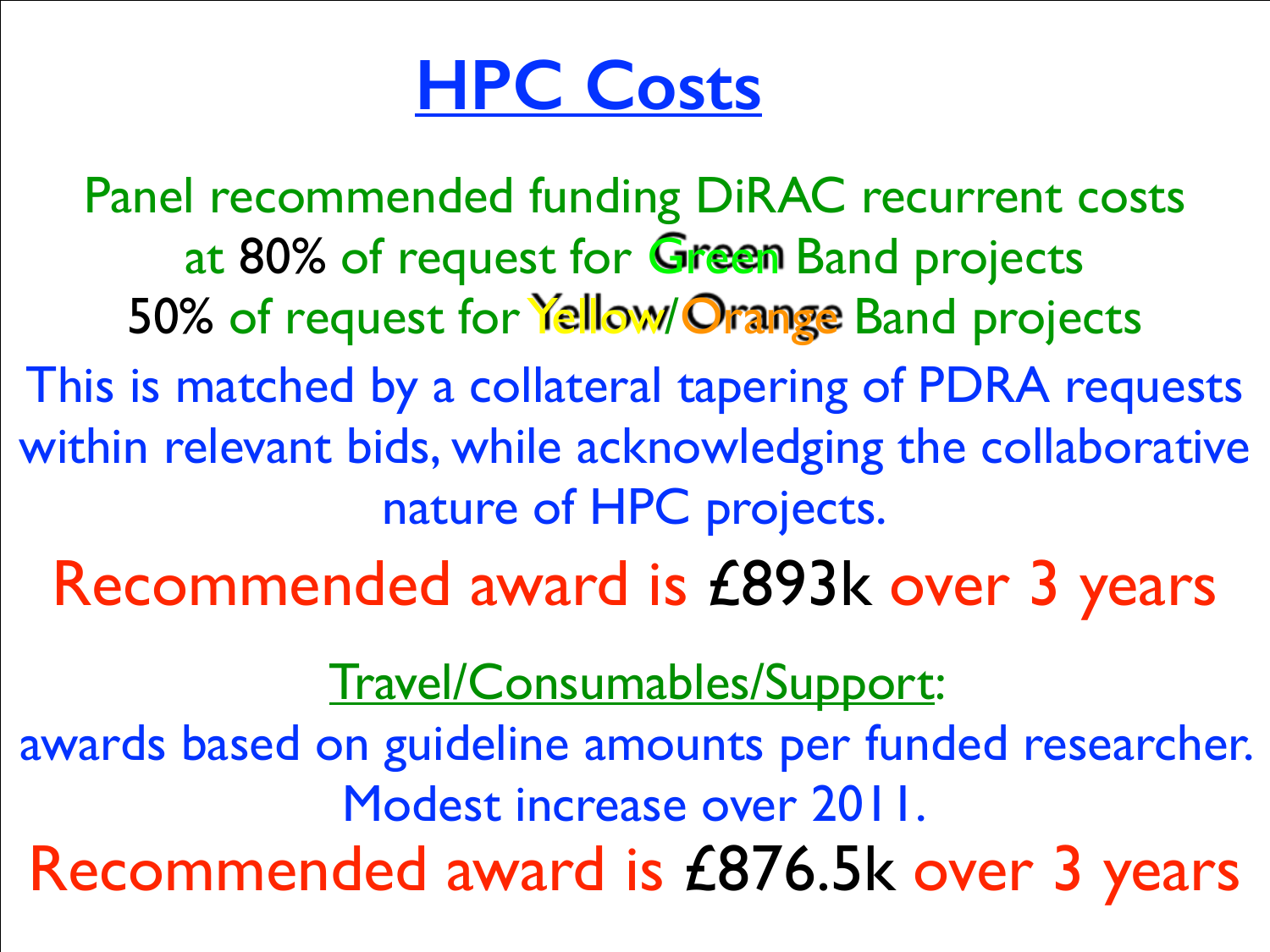### **Five consortium bids in CG13**

- Manchester Lancaster Sheffield
- Sussex RHUL
- Edinburgh Heriot Watt
- Durham Newcastle
- Plymouth Swansea (new)

PPGP judged consortium bid added strength in all cases, and considers it still too soon following CG11 to make judgements based on shared publications

Consortia not the only way to go: two Green-Banded Scientific Areas have just a single academic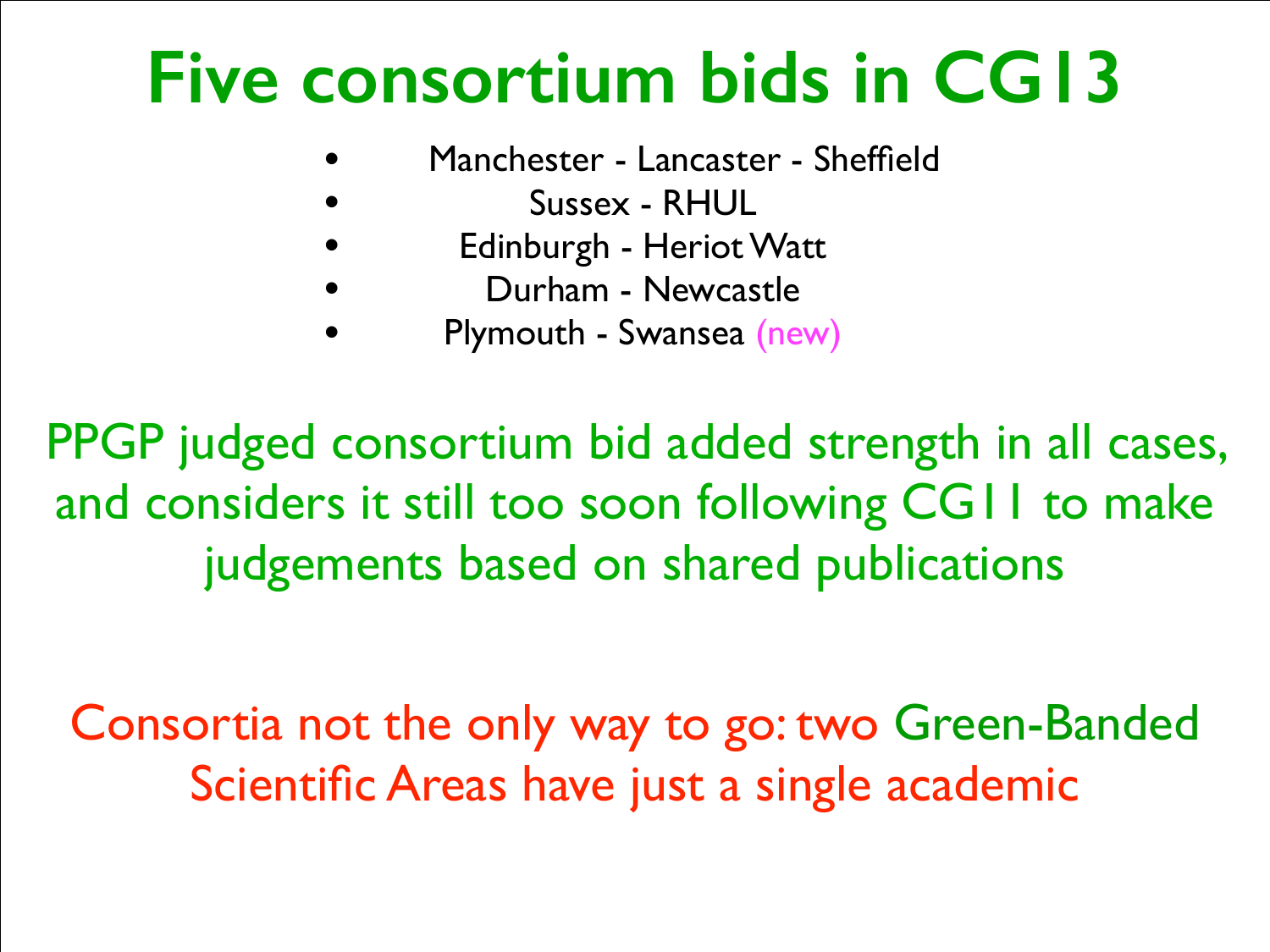• New Applicants

#### £10k pa set aside for new appointments

• Conferences/Short Courses

£15k pa (small increase)

enquiries to Jane Long Jane. Long@stfc.ac.uk

• Isaac Newton Institute £100k pa to INI

 $\approx$  2 major programmes in PPT over 3 years Please consider making a bid!